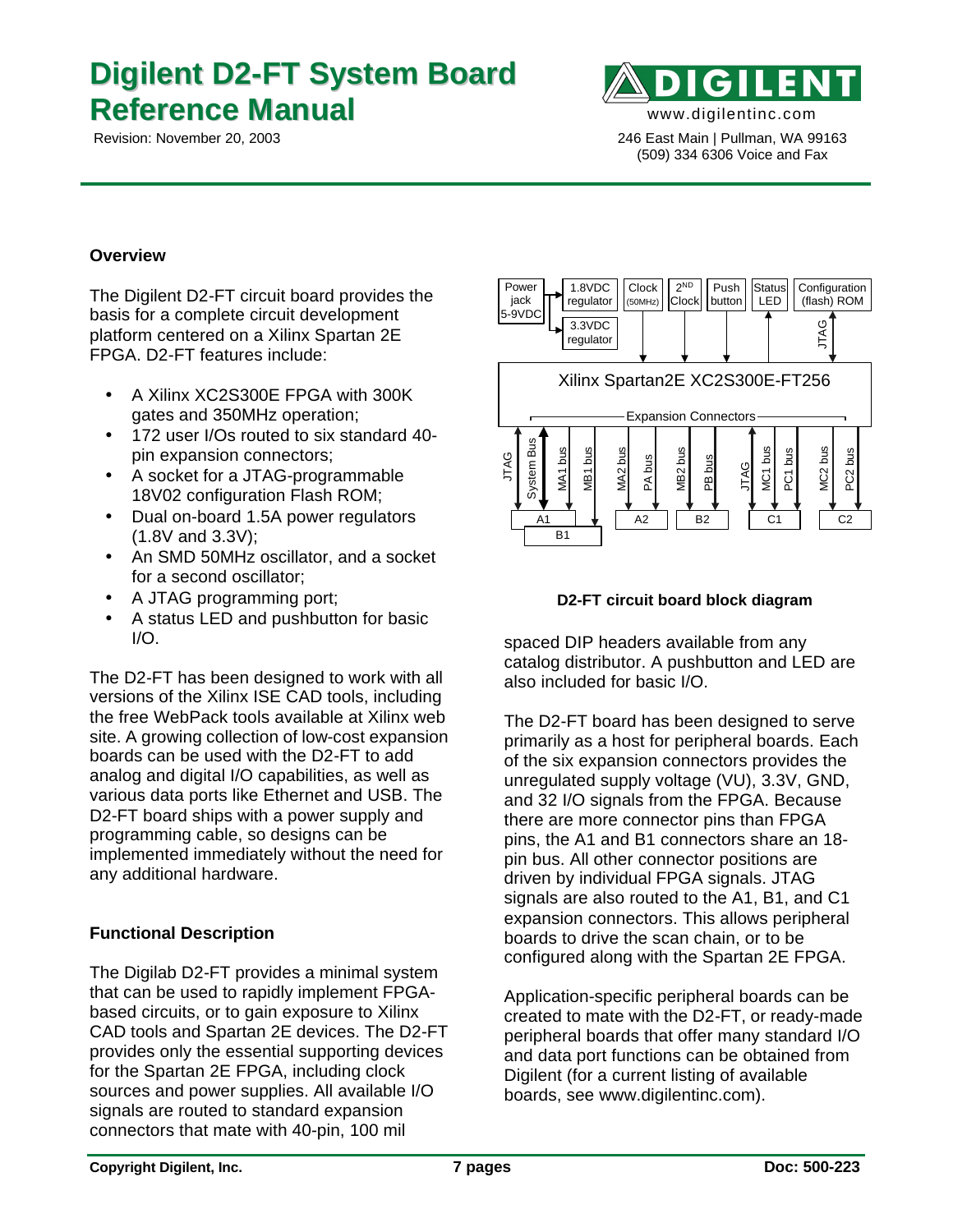### **JTAG Scan Chain and Device Configuration**

The Spartan 2E FPGA and the 18V00 ROM on the D2-FT, and any programmable devices on peripheral boards attached to the D2-FT can be programmed via their JTAG ports. The JTAG scan chain is routed to the FPGA and ROM and around the board to four connection ports as shown in the figure below. The primary configuration port (Port 1) uses a standard 6-pin JTAG header (J7) that can accommodate Digilent's JTAG3 cable (or cables from Xilinx or other vendors). The other three JTAG programming ports are bidirectional, and they are available on the A1, B1, and C1 expansion connectors. If no peripheral board is present, a buffer on the D2- FT removes the expansion connector from the JTAG chain. If a peripheral board with a JTAG device is attached, the scan chain is driven out the expansion connector so that any JTAGprogrammable parts can be configured. If a Digilent port module is connected to one of the three JTAG-enabled expansion connectors, then the port module can drive the JTAG chain to program all devices in the scan chain (port modules include Ethernet, USB, EPP parallel, and serial modules -- see www.digilentinc.com for more information).

The scan chain can be driven from the primary port by powering on the D2-FT, connecting it to a PC with a JTAG programming cable, and running the "auto-detect" feature of the configuration software. The configuration software allows devices in the scan chain to be selectively programmed with any available configuration file. If no programming ROM is loaded in the IC5 socket (or if ROM is present but is not to be included in the scan chain), jumper-shunts must be loaded at JP1 and JP2 in the "Bypass ROM" location to route the JTAG chain around the ROM socket. If an 18V02 (or larger) ROM is loaded in the IC5 socket, it can be included in the scan chain by loading the JP1 and JP2 jumper-shunts in the "Include ROM" positions.

If a programming ROM is present in the IC5 socket, the FPGA will automatically access the ROM for configuration data if jumper shunts

are loaded in all three positions of J8 (M2, M1, and M0).

Port modules attached to ports A1, B1, or C1 can drive the scan chain if a jumper-shunt is installed on the primary JTAG header across the TDI and TDO pins. In their default state, Digilent port modules will appear as a JTAG cable to the configuration software. Port modules can disable their JTAG drivers; if more than one JTAG driver is enabled on the scan chain, programming may fail.



**JTAG signal Routing on D2-FT**

#### **Power Supplies**

The D2-FT board uses two LM317 voltage regulators to produce a 1.8VDC supply for the Spartan 2E core, and 3.3VDC supply for the I/O ring. Both regulators have good bypass capacitance, allowing them to supply up to 1.5A of current with less than 50mV of noise (typical). Power can be supplied from a lowcost wall transformer supply. The external supply must use a 2.1mm center-positive connector, and it must produce between 6VDC and 12VDC of unregulated voltage.

The D2-FT uses a four layer PCB, with the inner layers dedicated to VCC and GND planes. Most of the VCC plane is at 3.3V, with an island under the FPGA at 1.8V. The FPGA and the other ICs on the board all have 0.047uF bypass capacitors placed as close as possible to each VCC pin.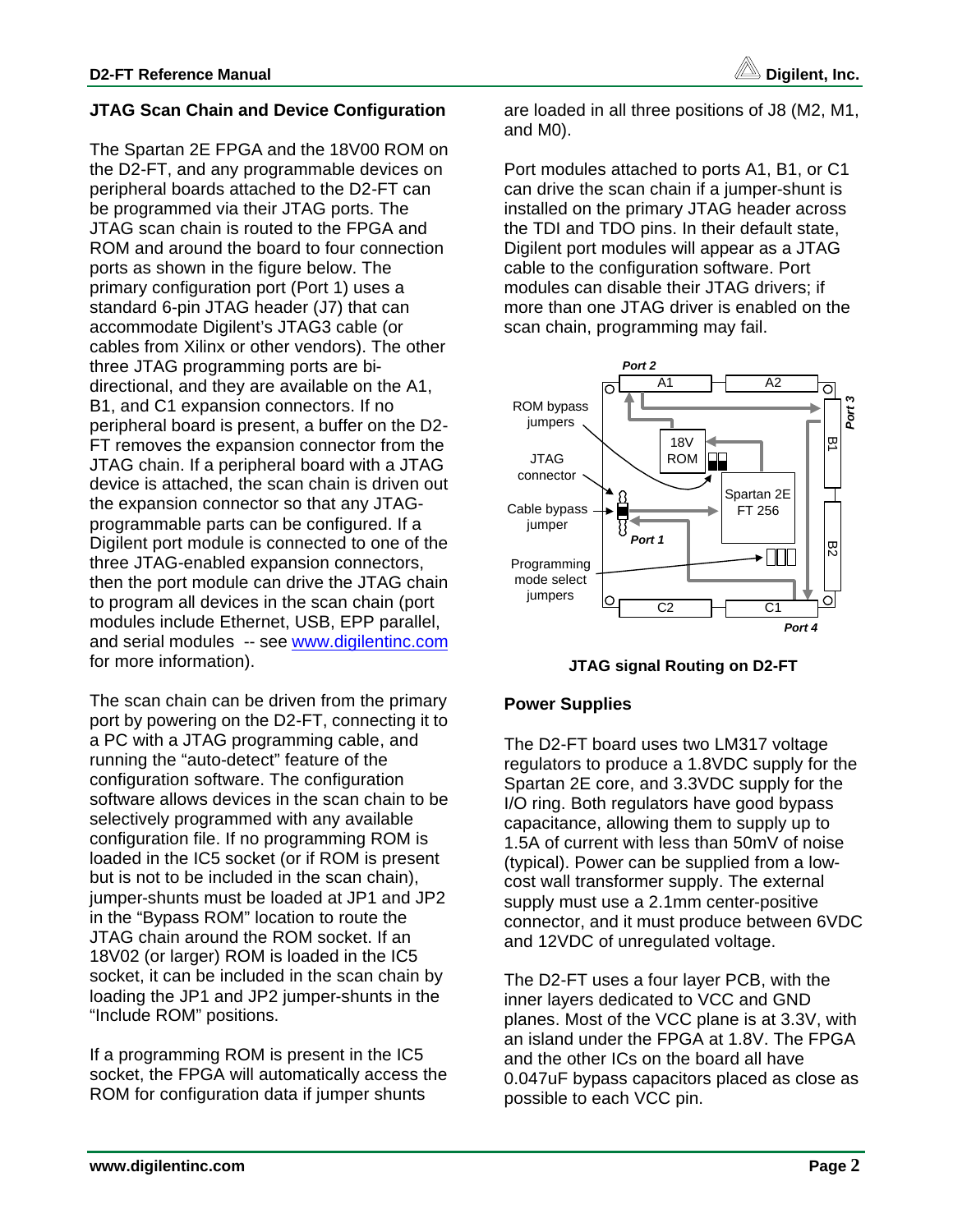Total board current is dependant on FPGA configuration, clock frequency, and external connections. In test circuits with roughly 50K gates routed, a 50MHz clock source, and a single expansion board attached (the DIO5 board), approximately 200mA +/- 30% of supply current is drawn from the 1.8V supply, and approximately 200mA +/- 50% is drawn from the 3.3V supply. These currents are strongly dependent on FPGA and peripheral board configurations.

All FPGA I/O signals use the VCCO voltage derived from the 3.3V supply. If other VCCO voltages are required, the regulator output can be modified by changing R12 according to:

 $VCCO = 1.25(1 + R12/R11).$ 

Refer to the LM317 data sheet and D2-FT schematic for further information.

#### **Oscillators**

The D2-FT provides a 50MHz SMD primary oscillator and a socket for a second oscillator. The primary oscillator is connected to the GLK2 input of the Spartan 2E (pin B8), and the secondary oscillator is connected to GCLK3 (pin C8). Both clock inputs can drive the DLL on the Spartan 2E, allowing for internal frequencies up to four times higher than the external clock signals. Any 3.3V oscillator in a half-size DIP package can be loaded into the secondary oscillator socket.

## **Pushbutton and LED**

A single pushbutton and LED are provided on the board allowing basic status and control functions to be implemented without a peripheral board. As examples, the LED can be illuminated from a signal in the FPGA to verify that configuration has been successful, and the pushbutton can be used to provide a basic reset function independent of other inputs. The circuits are shown below.



### **Expansion Connectors**

The six expansion connectors labeled A1-A2, B1-B2, and C1-C2 use 2x20 right-angle headers with100 mil spacing. All six connectors have GND on pin 1, VU on pin 2, and 3.3V on pin 3. Pins 4-35 route to FPGA I/O signals, and pins 36-40 are reserved for JTAG and/or clock signals.

The expansion headers provide 192 signal connections, and the Spartan 2E-FT256 has 172 available I/O signals. Thus, some FPGA signals are routed to more than one connector. The lower 18 pins (pins 4-21) of the A1and B1 connectors are connected to the same 18 FPGA pins, and they are designated as the "system bus" (a unique chip select signal is routed to each connector). Other than these 18 shared signals, all remaining FPGA signals are routed to individual expansion connector positions.

The lower 18 pins of the A2, B2, and C2 connectors are designated as "peripheral busses", and each of these busses (named PA, PB, and PC) use 18 unique signals. The 14 upper pins of each expansion connector (pins 22-35) have been designated as "module busses". Each connector has a fully populated module bus (named MA1, MA2, MB1, MB2, MC1, and MC2).

## **System Bus**

The "system bus" is a protocol used by certain expansion boards that mimics a simple 8-bit microprocessor bus. It uses eight data lines, six address lines, a write-enable (WE) strobe that can be used by the peripheral to latch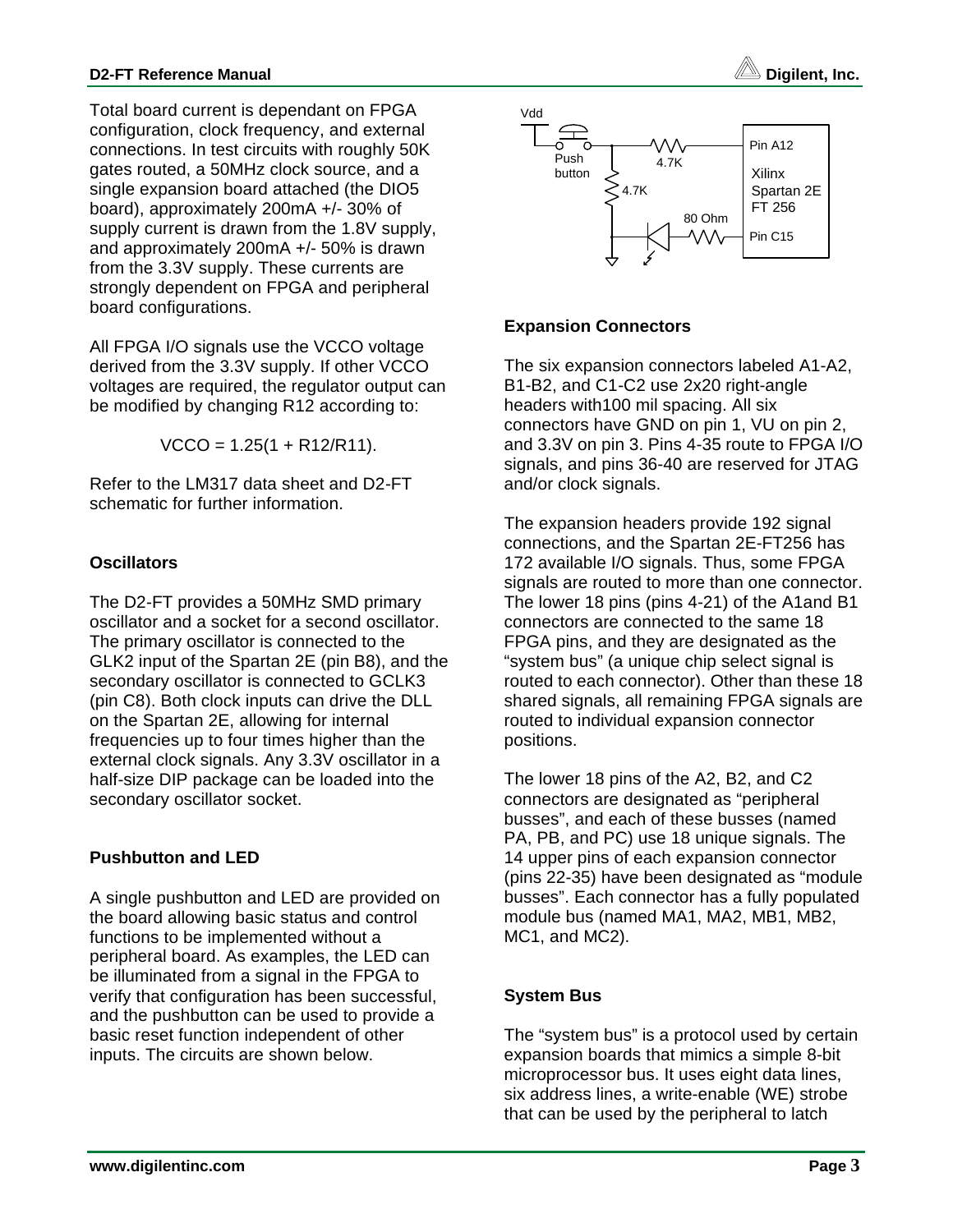

written data, an output-enable (OE) strobe that can be used by the peripheral to enable read data, a chip select, and a clock to enable synchronous transfers. System bus timings can be used to configure the lower 18 pins of the A1, B1, and C1 connectors (the lower 18 pins of A1 and B1 share the same FPGA pins).

The diagrams below show signal timings assumed by Digilent to create peripheral devices. However, any bus and timing models can be used by modifying circuits in the FPGA and attached peripheral devices.



| <b>Symbol</b> | <b>Parameter</b>                     | Time (typ)       |
|---------------|--------------------------------------|------------------|
| ten           | Time to enable after CS asserted     | 10 <sub>ns</sub> |
| th            | Hold time                            | 1ns              |
| tdoe          | Time to disable after OE de-asserted | 10 <sub>ns</sub> |
| teoe          | Time to enable after OE asserted     | 15 <sub>ns</sub> |
| tw            | Write strobe time                    | 10 <sub>ns</sub> |
| tsu           | Data setup time                      | 5 <sub>ns</sub>  |
| twd           | Write disable time                   | Ons              |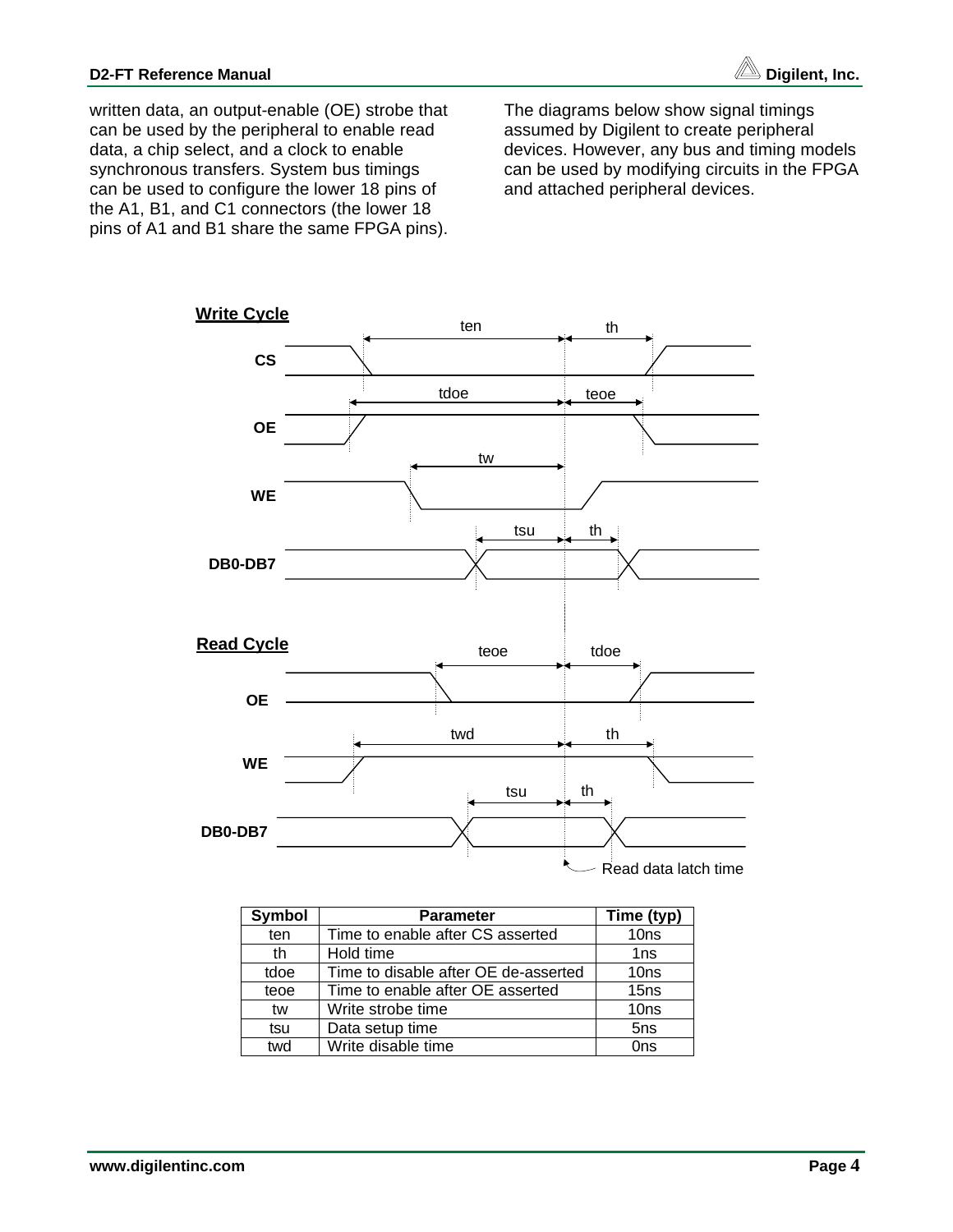



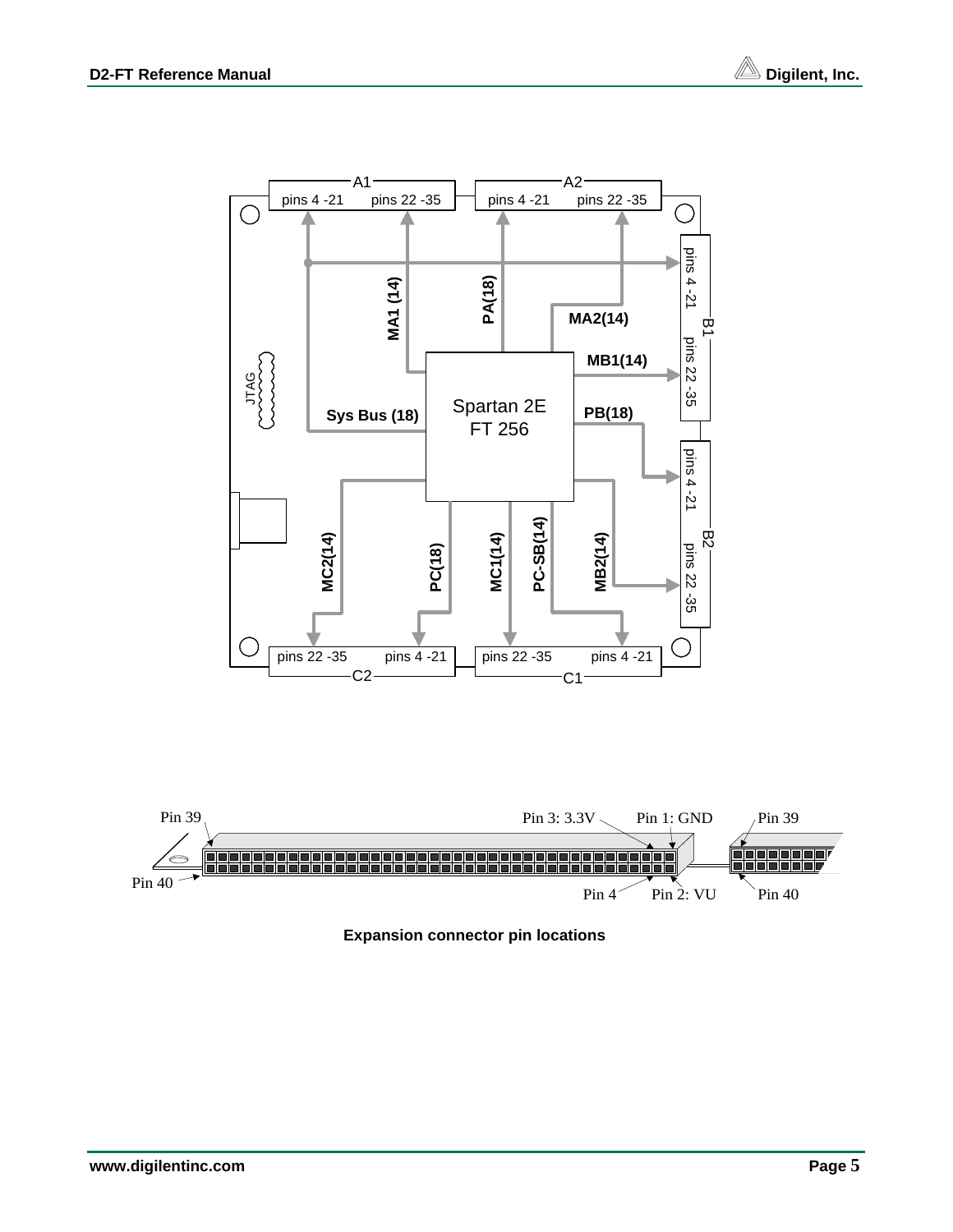$\overline{a}$ 

| <b>D2-FT Expansion Connector Pinout</b> |                  |                           |                   |                    |                    |                    |                                 |                    |                   |                    |                |                    |  |
|-----------------------------------------|------------------|---------------------------|-------------------|--------------------|--------------------|--------------------|---------------------------------|--------------------|-------------------|--------------------|----------------|--------------------|--|
|                                         | A1               |                           | A2                |                    | <b>B1</b>          |                    | <b>B2</b>                       |                    | C <sub>1</sub>    |                    | C <sub>2</sub> |                    |  |
| Pin#                                    | Signal           | <b>FPGA</b><br><b>Pin</b> | Signal            | <b>FPGA</b><br>Pin | Signal             | <b>FPGA</b><br>Pin | <b>Signal</b>                   | <b>FPGA</b><br>Pin | <b>Signal</b>     | <b>FPGA</b><br>Pin | Signal         | <b>FPGA</b><br>Pin |  |
| 1                                       | <b>GND</b>       |                           | <b>GND</b>        |                    | <b>GND</b>         |                    | <b>GND</b>                      |                    | <b>GND</b>        |                    | GND            |                    |  |
| $\boldsymbol{2}$                        | VU               |                           | VU                |                    | VU                 |                    | VU                              |                    | VU                |                    | VU             |                    |  |
| 3                                       | VCC33            |                           | VCC33             |                    | VCC33              |                    | VCC33                           |                    | VCC33             |                    | VCC33          |                    |  |
| 4                                       | ADR <sub>0</sub> | J14                       | <b>PAI01</b>      | <b>B12</b>         | ADR0               | J14                | PBI01                           | M <sub>10</sub>    | PCADR0            | N <sub>3</sub>     | PCI01          | F <sub>2</sub>     |  |
| 5                                       | DB <sub>0</sub>  | K <sub>16</sub>           | <b>PAI02</b>      | C <sub>12</sub>    | D <sub>B0</sub>    | K16                | <b>PBI02</b>                    | R <sub>11</sub>    | PCDB <sub>0</sub> | P <sub>2</sub>     | <b>PCI02</b>   | E1                 |  |
| 6                                       | ADR1             | K <sub>13</sub>           | <b>PAI03</b>      | A13                | ADR1               | K13                | <b>PBI03</b>                    | P <sub>10</sub>    | PCADR1            | L <sub>5</sub>     | <b>PCI03</b>   | F <sub>4</sub>     |  |
| 7                                       | DB1              | K <sub>15</sub>           | <b>PAI04</b>      | D <sub>12</sub>    | DB <sub>1</sub>    | K <sub>15</sub>    | <b>PBI04</b>                    | T <sub>10</sub>    | PCDB1             | N <sub>1</sub>     | PCI04          | E <sub>2</sub>     |  |
| 8                                       | ADR <sub>2</sub> | K14                       | <b>PAI05</b>      | <b>B13</b>         | ADR <sub>2</sub>   | K14                | PBI05                           | N <sub>10</sub>    | PCADR2            | M <sub>3</sub>     | <b>PCI05</b>   | E <sub>3</sub>     |  |
| 9                                       | DB <sub>2</sub>  | L16                       | <b>PAI06</b>      | A114 DB2           |                    | L16                | <b>PBI06</b>                    | P <sub>9</sub>     | PCDB <sub>2</sub> | N <sub>2</sub>     | <b>PCI06</b>   | D <sub>1</sub>     |  |
| 10                                      | ADR3             | K <sub>12</sub>           | <b>PAI07</b>      | E11                | ADR3               | K <sub>12</sub>    | <b>PBI07</b>                    | R <sub>10</sub>    | PCADR3            | L4                 | PCI07          | F <sub>5</sub>     |  |
| 11                                      | DB <sub>3</sub>  | L15                       | PAIO <sub>8</sub> | C <sub>16</sub>    | DB <sub>3</sub>    | L15                | <b>PBI08</b>                    | N <sub>9</sub>     | PCDB3             | M <sub>1</sub>     | <b>PCI08</b>   | D <sub>2</sub>     |  |
| 12                                      | ADR4             | L <sub>14</sub>           | <b>PAI09</b>      | E <sub>13</sub>    | ADR4               | L14                | <b>PBI09</b>                    | N <sub>8</sub>     | PCADR4            | L <sub>3</sub>     | <b>PCI09</b>   | D <sub>3</sub>     |  |
| 13                                      | DB <sub>4</sub>  | M16                       | <b>PAI010</b>     | D14                | DB <sub>4</sub>    | M16                | <b>PBI010</b>                   | R <sub>9</sub>     | PCDB4             | M <sub>2</sub>     | <b>PCI010</b>  | C1                 |  |
| 14                                      | ADR <sub>5</sub> | L13                       | <b>PAI011</b>     | D <sub>16</sub>    | ADR <sub>5</sub>   | L13                | <b>PBI011</b>                   | P <sub>8</sub>     | PCADR5            | K <sub>5</sub>     | <b>PCI011</b>  | E4                 |  |
| 15                                      | DB <sub>5</sub>  | M15                       | <b>PAI012</b>     | F12                | DB <sub>5</sub>    | M15                | <b>PBI012</b>                   | R <sub>8</sub>     | PCDB5             | L1                 | <b>PCI012</b>  | A3                 |  |
| 16                                      | WE               | M14                       | <b>PAI013</b>     | D <sub>15</sub>    | WE                 | M14                | <b>PBI013</b>                   | N7                 | <b>PCWE</b>       | K <sub>3</sub>     | <b>PCI013</b>  | C <sub>2</sub>     |  |
| 17                                      | DB <sub>6</sub>  | N <sub>16</sub>           | <b>PAI014</b>     | E14                | DB <sub>6</sub>    | N <sub>16</sub>    | <b>PBI014</b>                   | T7                 | PCDB6             | L2                 | <b>PCI014</b>  | B <sub>3</sub>     |  |
| 18                                      | <b>OE</b>        | L12                       | <b>PAI015</b>     | E16                | OE                 | L12                | <b>PBI015</b>                   | P7                 | <b>PCOE</b>       | K4                 | <b>PCI015</b>  | C <sub>4</sub>     |  |
| 19                                      | DB7              | N <sub>15</sub>           | <b>PAI016</b>     | F <sub>13</sub>    | DB7                | N <sub>15</sub>    | <b>PBI016</b>                   | R7                 | PCDB7             | K <sub>1</sub>     | <b>PCI016</b>  | A4                 |  |
| 20                                      | <b>CSA</b>       | D <sub>8</sub>            | <b>PAI017</b>     | E <sub>15</sub>    | <b>CSB</b>         | N <sub>14</sub>    | <b>PBI017</b>                   | M7                 | <b>PCCS</b>       | J3                 | <b>PCI017</b>  | DS                 |  |
| 21                                      | <b>LSBCLK</b>    | P <sub>16</sub>           | <b>PAI018</b>     | F14                | <b>LSBCLK</b>      | P <sub>16</sub>    | <b>PBI018</b>                   | T <sub>6</sub>     | <b>PCCLK</b>      | K <sub>2</sub>     | <b>PCI018</b>  | B <sub>4</sub>     |  |
| 22                                      | MA1DB0           | D <sub>9</sub>            | MA2DB0            | F <sub>16</sub>    | MB <sub>1DB0</sub> | M13                | MB2DB0                          | P <sub>6</sub>     | MC1DB0            | J4                 | MC2DB0         | C <sub>5</sub>     |  |
| 23                                      | MA1DB1           | A <sub>9</sub>            | MA2DB1            | G12                | MB1DB1             | T14                | MB <sub>2</sub> D <sub>B1</sub> | R <sub>6</sub>     | MC1DB1            | J1                 | MC2DB1         | A <sub>5</sub>     |  |
| 24                                      | MA1DB2           | C <sub>9</sub>            | MA2DB2            | F <sub>15</sub>    | MB1DB2             | N <sub>12</sub>    | MB2DB2                          | N <sub>6</sub>     | MC1DB2            | J <sub>2</sub>     | MC2DB2         | E <sub>6</sub>     |  |
| 25                                      | MA1DB3           | B <sub>9</sub>            | MA2DB3            | G14                | MB1DB3             | R <sub>14</sub>    | MB2DB3                          | T <sub>5</sub>     | MC1DB3            | H4                 | MC2DB3         | B <sub>5</sub>     |  |
| 26                                      | MA1DB4           | D <sub>10</sub>           | MA2DB4            | G16                | MB1DB4             | P <sub>13</sub>    | MB2DB4                          | P <sub>5</sub>     | MC1DB4            | H1                 | MC2DB4         | C <sub>6</sub>     |  |
| 27                                      | MA1DB5           | A10                       | MA2DB5            | G13                | MB1DB5             | T <sub>13</sub>    | MB <sub>2DB5</sub>              | R <sub>5</sub>     | MC1DB5            | H <sub>3</sub>     | MC2DB5         | A6                 |  |
| 28                                      | MA1DB6           | C <sub>10</sub>           | MA2DB6            | G15                | MB <sub>1DB6</sub> | M11                | MB2DB6                          | M <sub>6</sub>     | MC1DB6            | H <sub>2</sub>     | MC2DB6         | D <sub>6</sub>     |  |
| 29                                      | MA1DB7           | <b>B10</b>                | MA2DB7            | H14                | MB1DB7             | R <sub>13</sub>    | MB2DB7                          | T <sub>4</sub>     | MC1DB7            | G4                 | MC2DB7         | B <sub>6</sub>     |  |
| 30                                      | MA1ASTB          | E10                       | MA2ASTB           | H <sub>16</sub>    | MB1AST             | P <sub>12</sub>    | MB2AST                          | P <sub>4</sub>     | MC1ASTB           | G <sub>1</sub>     | MC2ASTB        | C7                 |  |
| 31                                      | MA1DSTB          |                           | A11 MA2DSTB       | H <sub>13</sub>    | MB1DST             |                    | T12 MB2DST                      | R4                 | MC1DSTB           | G <sub>3</sub>     | MC2DSTB        | A7                 |  |
| 32                                      | MA1WRT           | C <sub>11</sub>           | MA2WRT            | H <sub>15</sub>    | MB1WRT             | N <sub>11</sub>    | MB <sub>2</sub> WRT             | N5                 | MC1WRT            | G2                 | MC2WRT         | D7                 |  |
| 33                                      | MA1WAIT          | <b>B11</b>                | MA2WAIT           | J16                | MB1WAIT            | R <sub>12</sub>    | MB2WAIT                         | T3                 | MC1WAIT           | G5                 | MC2WAIT        | E7                 |  |
| 34                                      | MA1RST           | D11                       | MA2RST            | J13                | MB <sub>1RST</sub> | P11                | MB <sub>2RST</sub>              | M4                 | MC1RST            | F1                 | MC2RST         | B7                 |  |
| 35                                      | MA1INT           | A12                       | MA2INT            | J15                | MB1INT             | T11                | MB2INT                          | P <sub>1</sub>     | MC1INT            | F <sub>3</sub>     | MC2INT         | A8                 |  |
| 36                                      | <b>JTSELA</b>    |                           |                   |                    | <b>JTSELB</b>      |                    |                                 |                    | <b>JTSELC</b>     |                    |                |                    |  |
| 37                                      | <b>TMS</b>       |                           |                   |                    | <b>TMS</b>         |                    |                                 |                    | <b>TMS</b>        |                    |                |                    |  |
| 38                                      | <b>TCK</b>       |                           |                   |                    | <b>TCK</b>         |                    |                                 |                    | <b>TCK</b>        |                    |                |                    |  |
| 39                                      | <b>TDOA</b>      |                           | CLK0              | T9                 | <b>TDOB</b>        |                    |                                 |                    | <b>TDOC</b>       |                    | CLK1           | T8                 |  |
| 40                                      | <b>TDIA</b>      |                           | GND               |                    | <b>TDIB</b>        |                    |                                 |                    | <b>TDIC</b>       |                    | <b>GND</b>     |                    |  |